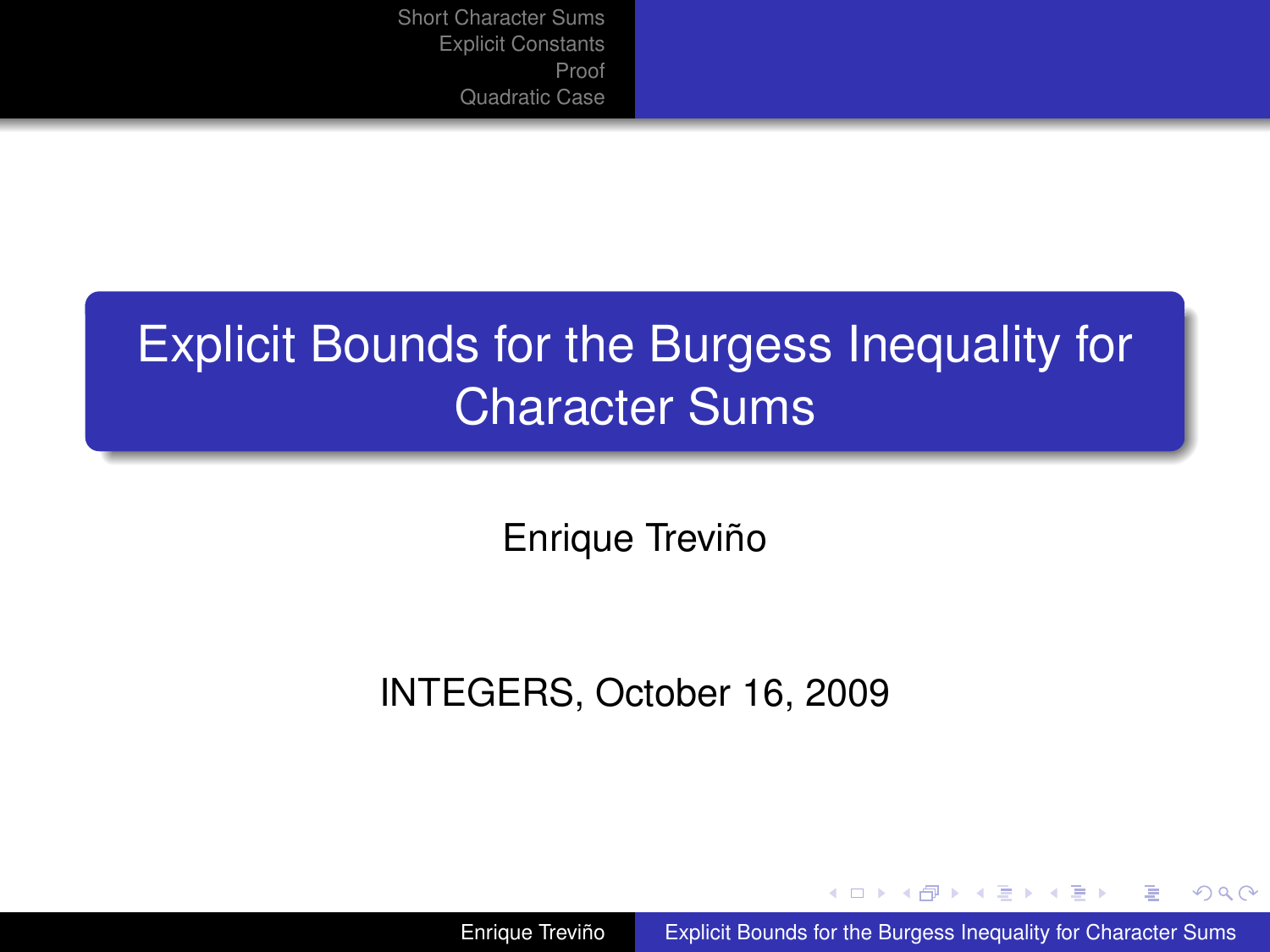## Dirichlet Characters

### Definition (Character)

A character χ is a homomorphism from a finite abelian group *G* to  $\mathbb{C}^*$ .

#### Definition (Dirichlet Character)

Dirichlet characters of modulus *n* are characters over the multiplicative group of  $\mathbb{Z}/n\mathbb{Z}$  and extend it to  $\mathbb Z$  by having *chi*(*m*) = *m* (mod *n*) if (*m*, *n*) = 1 and  $\chi$ (*m*) = 0 if and only if  $(m, n) > 1.$ 

- $\bullet$   $\chi(m) = 1$  for all  $(m, n) = 1$ . Called the principal character.
- For modulus  $p$  prime, let  $\chi(m) = \left(\frac{m}{p}\right)^m$  $\binom{m}{p}$ , the Legendre symbol. **K ロ ▶ K 何 ▶ K ヨ ▶ K ヨ ▶**

<span id="page-1-0"></span>÷.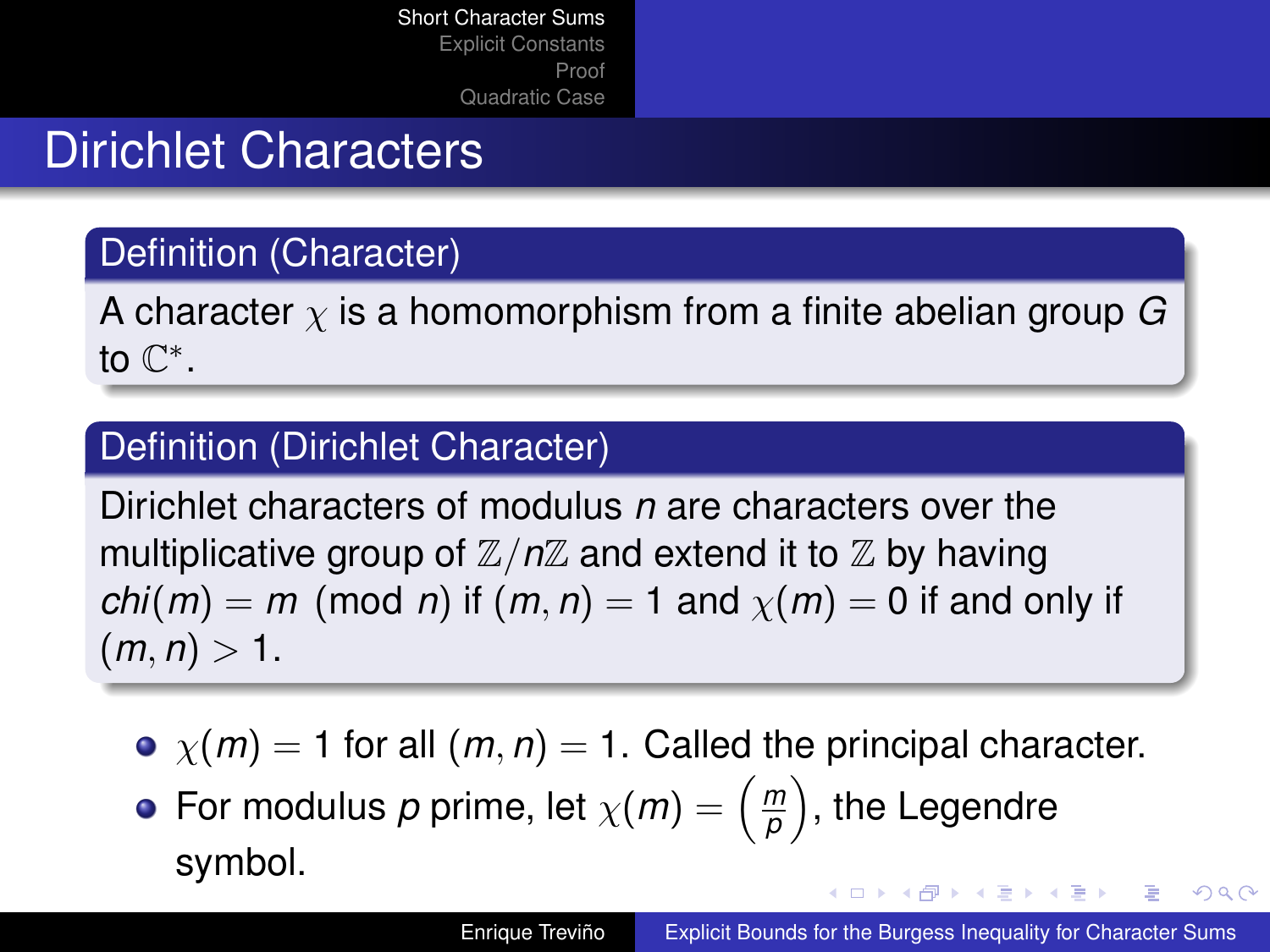# Short Character Sums, Why bother?

I will be interested in short character sums. If we let  $\chi$  be a non-principal character of modulus *p* then a short character sum looks like this:

$$
S_{\chi}(N)=\sum_{M
$$

Applications:

- Improving upperbound for least quadratic non-residue (mod *p*)
- Calculating  $L(1, \chi)$

 $\sqrt{m}$   $\rightarrow$   $\sqrt{m}$   $\rightarrow$   $\sqrt{m}$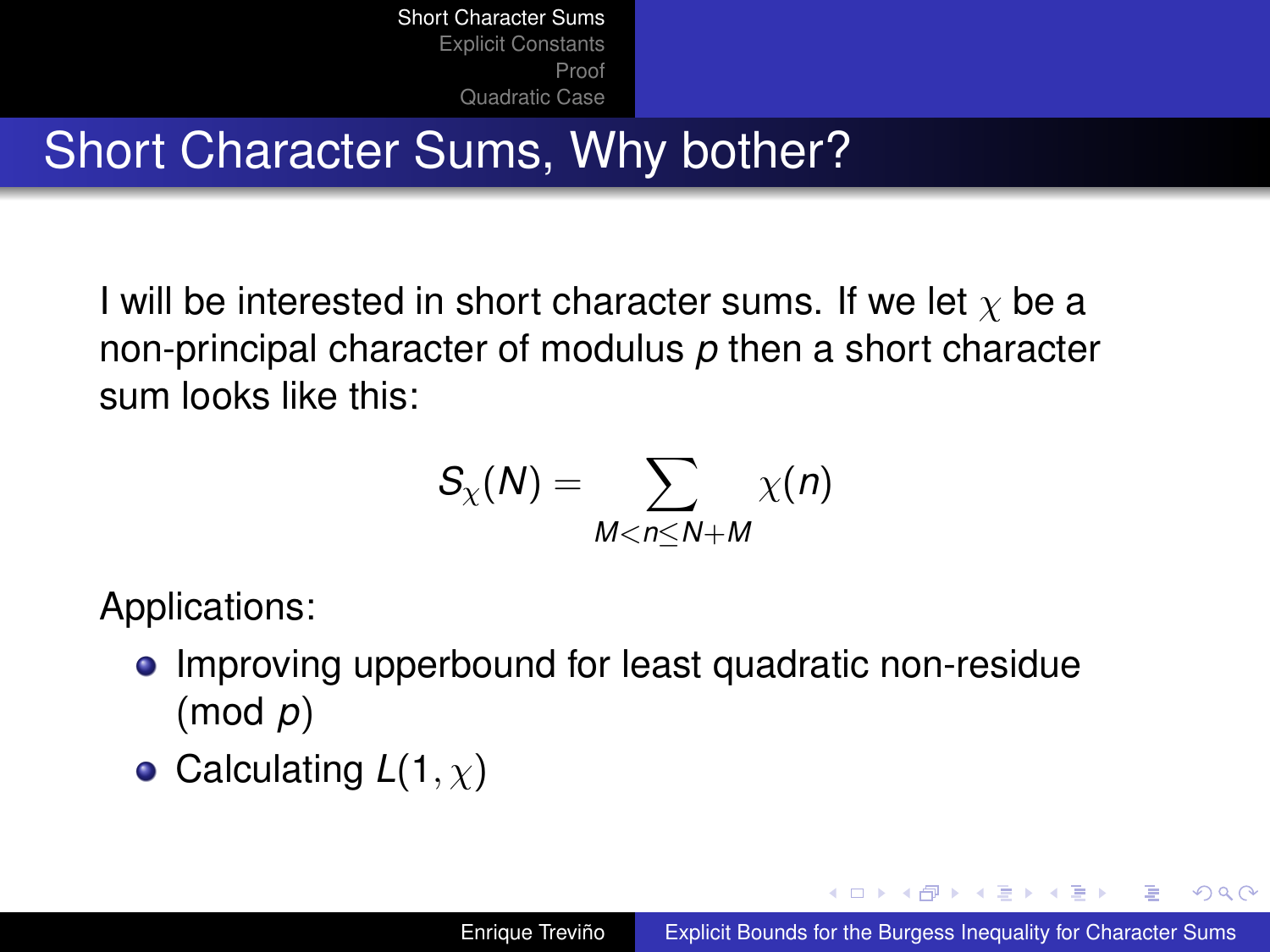# Polya-Vinogradov

### Theorem (Polya-Vinogradov)

*For* χ *a non-principal Dirichlet character to the modulus q*

 $S_\chi(N)\ll \sqrt{ }$ *q* log *q*

Constant made explicit and improved by people over time.

#### Theorem (Pomerance)

*If* χ *is a non-principal Dirichlet character to the modulus q, where q* ≥ 500 *then*

$$
\mathcal{S}_\chi(\mathcal{N}) \leq \frac{1}{3\log 3} \sqrt{q} \log q + 2\sqrt{q}
$$

イロメ イ押メ イヨメ イヨメー

÷.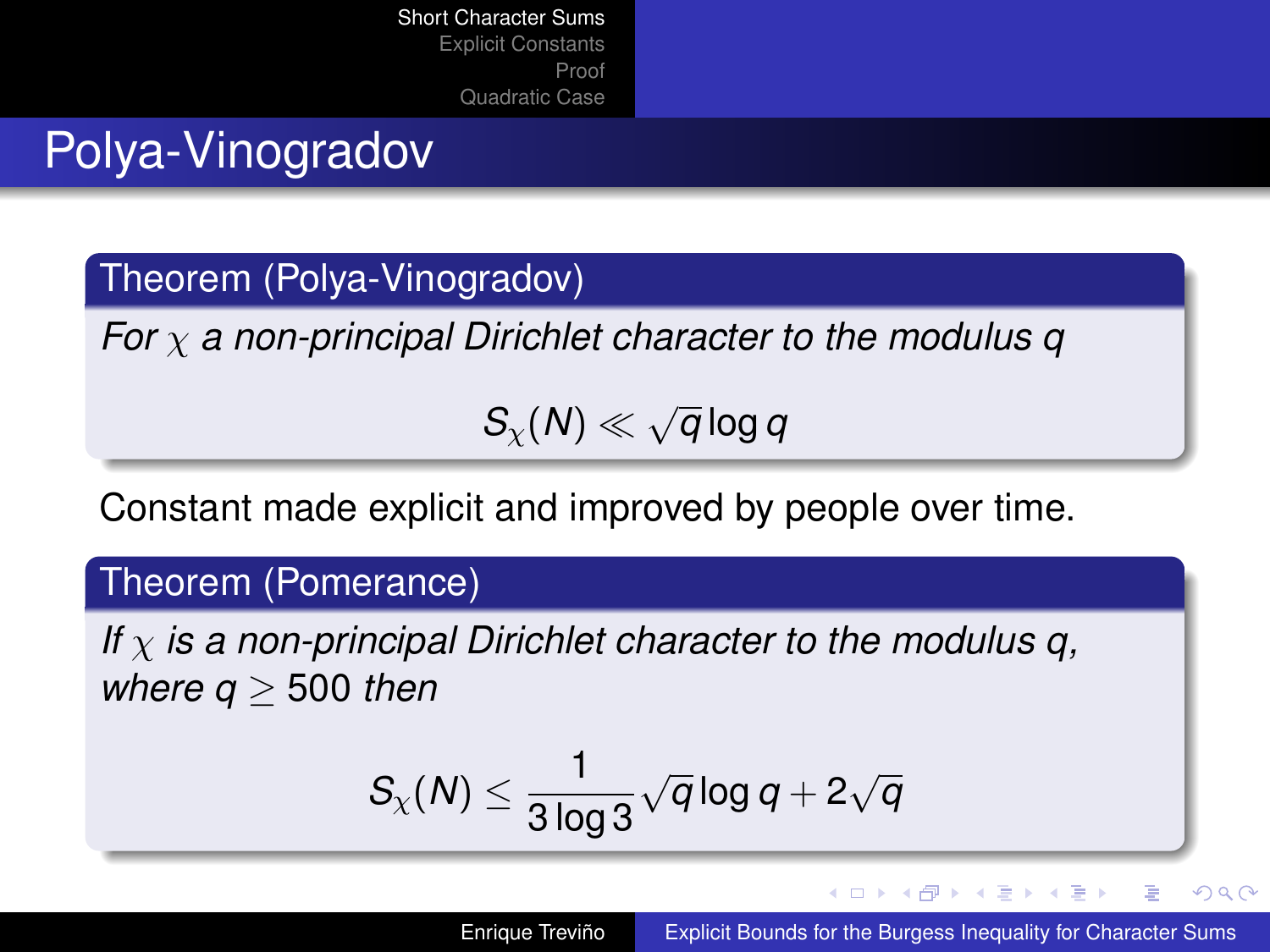

In the 60s, Burgess came out with the following:

#### Theorem (D. Burgess)

*Let* χ *be a primitive character of conductor q* > 1*. Then*

$$
S_{\chi}(N) = \sum_{M < n \le M+N} \chi(n) \ll N^{1-\frac{1}{r}} q^{\frac{r+1}{4r^2}+\epsilon}
$$

*for r* = 2, 3 *and for any r* ≥ 1 *if q is cubefree, the implied constant depending only on*  $\epsilon$  and r.

イロト イ押 トイヨ トイヨ トー

 $QQ$ э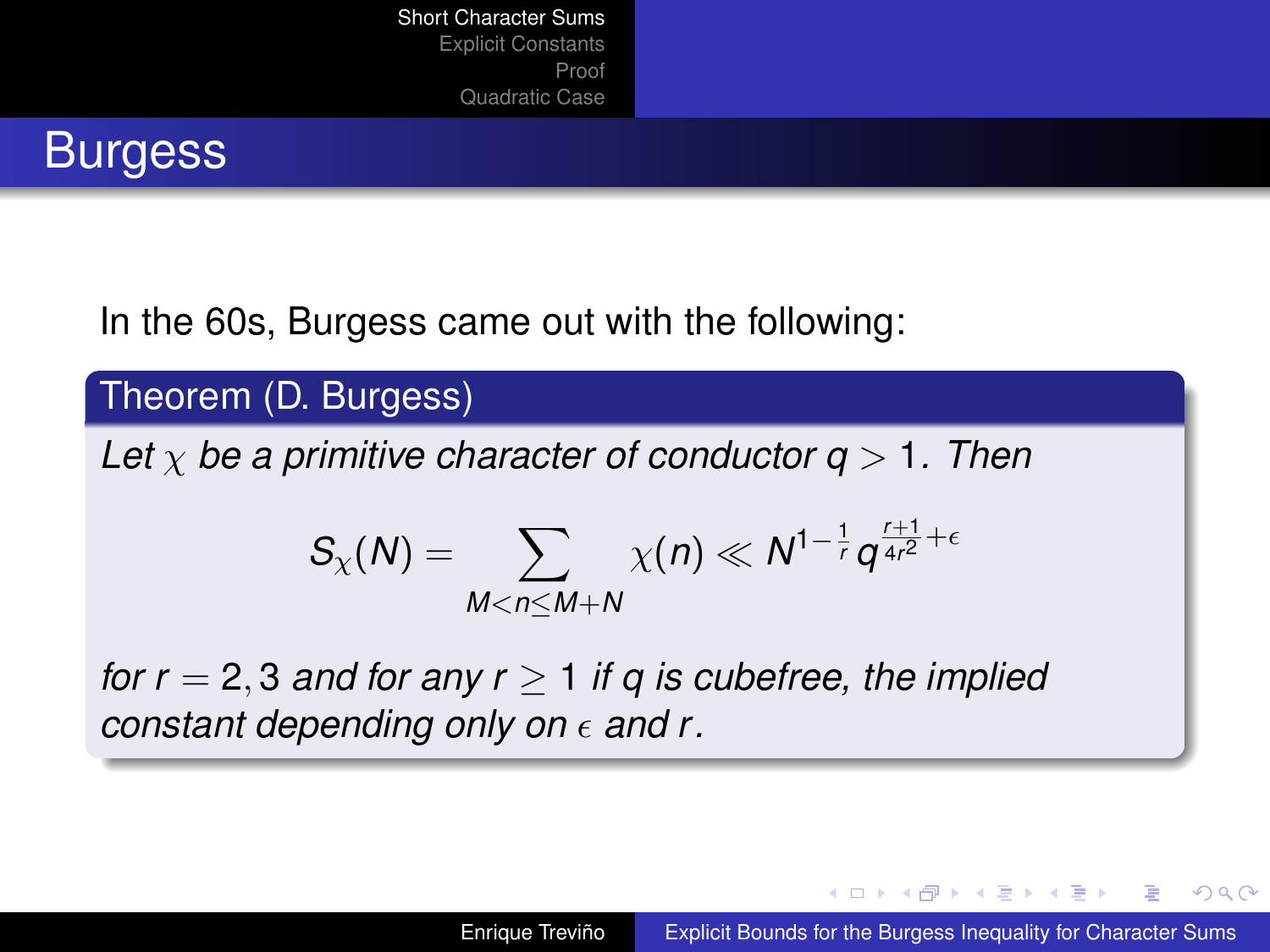## Explicit Constants

### Theorem (Iwaniec-Kowalski-Friedlander)

*Let*  $\chi$  *be a Dirichlet character mod p. Then for r*  $\geq$  2

$$
|S_{\chi}(N)| \leq 30 \cdot N^{1-\frac{1}{r}} p^{\frac{r+1}{4r^2}} (\log p)^{\frac{1}{r}}.
$$

Enrique Treviño [Explicit Bounds for the Burgess Inequality for Character Sums](#page-0-0)

 $4$  ロ }  $4$   $6$  }  $4$   $\pm$  }  $4$   $\pm$  }

 $2Q$ 

<span id="page-5-0"></span>э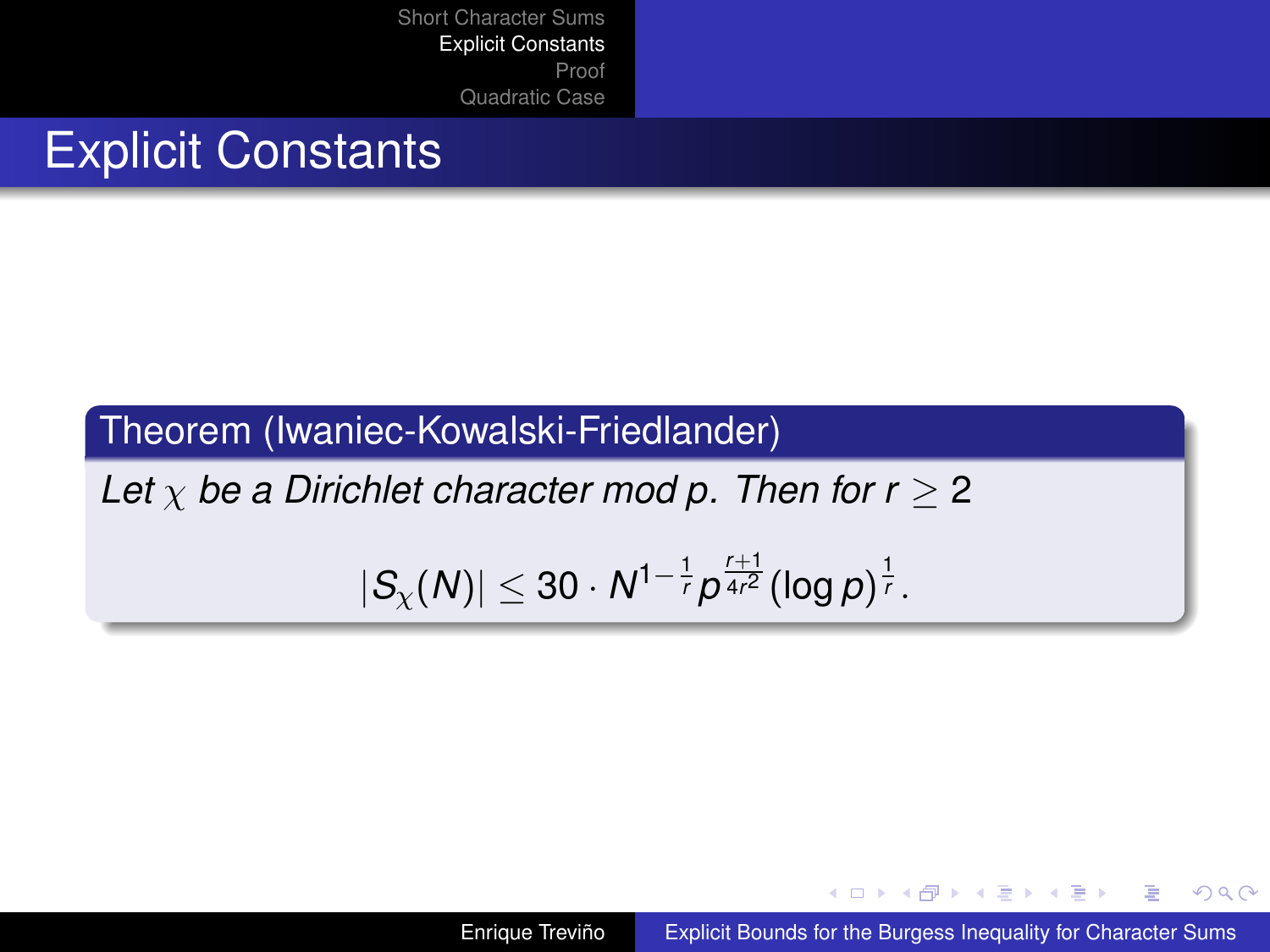### Improvement

#### Theorem (ET)

*Let* χ *be a Dirichlet character mod p. Then for r* ≥ 2 *and*  $p \geq 10^7$  .  $|S_{\chi}(N)| \leq 3 \cdot N^{1-\frac{1}{r}} p^{\frac{r+1}{4r^2}} (\log p)^{\frac{1}{r}}$ .

Note, the constant gets better for larger *r*, for example for *r* = 3, 4, 5, 6 the constant is 2.376, 2.085, 1.909, 1.792 respectively.

K ロ ⊁ K 伊 ⊁ K ヨ ⊁ K ヨ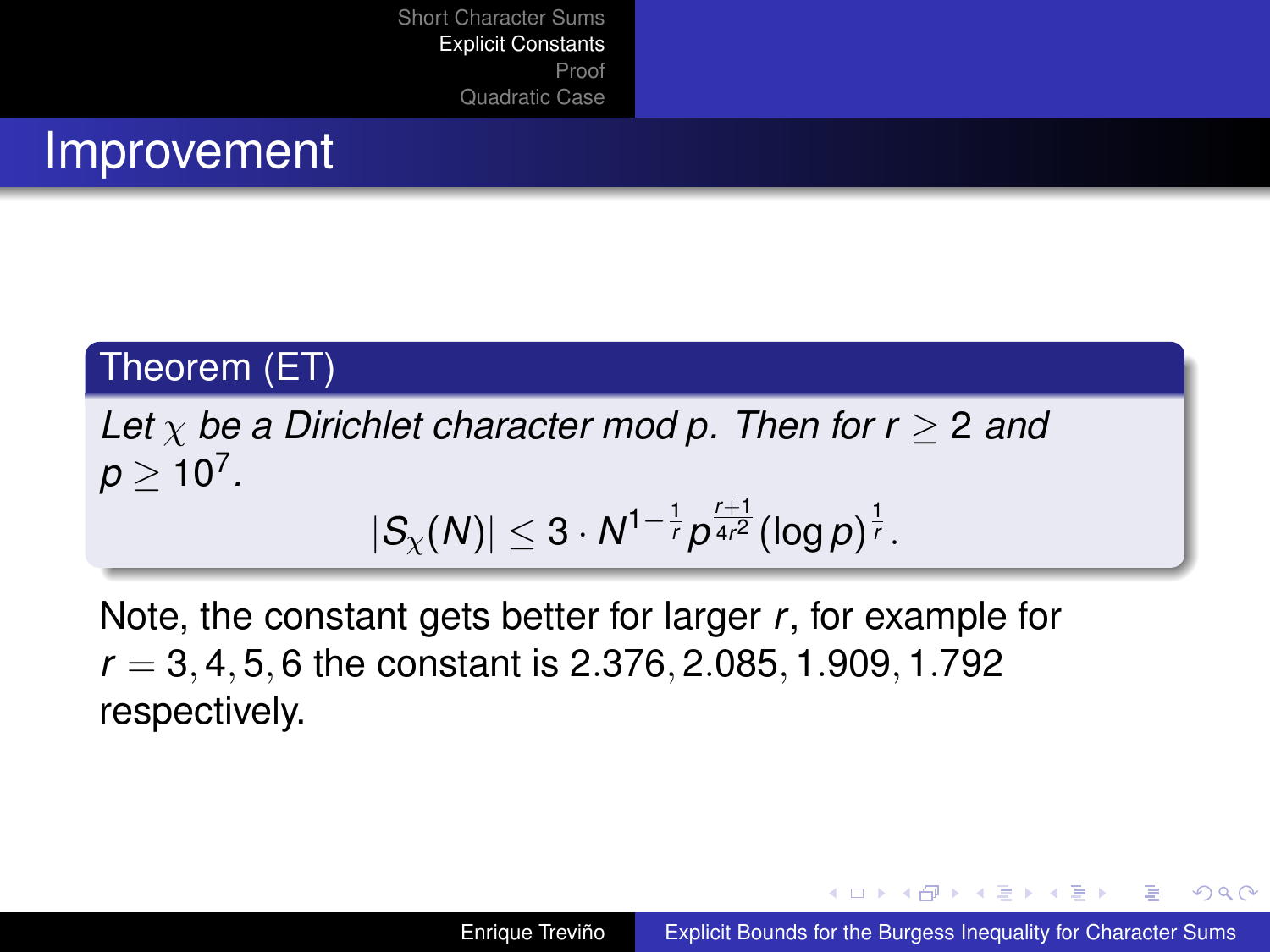## Proof

Idea 1: Shift, take average and use induction

$$
S_{\chi}(N) = \sum_{M < n \leq M+N} \chi(n+ab) + \sum_{M < n \leq M+ab} \chi(n) - \sum_{M+N < n \leq M+N+ab} \chi(n)
$$

1  $\leq a \leq A, 1 \leq b \leq B$ . Take average as *a* and *b* move around their options.

K ロ ⊁ K 何 ≯ K ヨ ⊁ K ヨ ⊁

<span id="page-7-0"></span> $2990$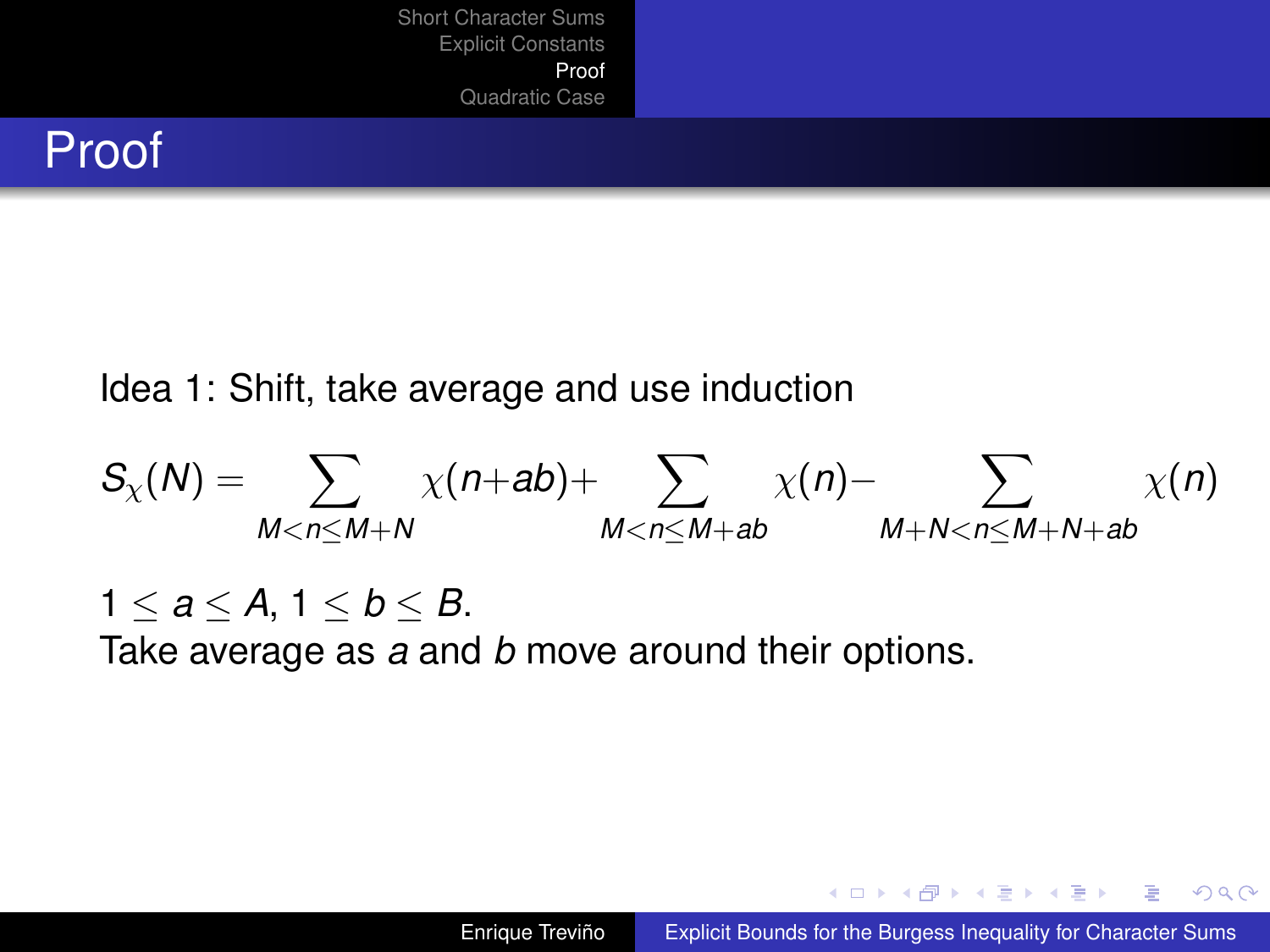## Proof Cont.

$$
V=\sum_{a,b}\sum_{M
$$

Since  $\chi(n+ab) = \chi(a)\chi(\overline{a}n+b)$ , we have that

$$
V = \sum_{x \pmod{p}} v(x) \left| \sum_{1 \leq b \leq B} \chi(x+b) \right|
$$

where  $v(x)$  is the number of ways of writing x as  $\overline{a}$ *n* where *a* and *n* are in the proper ranges.

4 何 8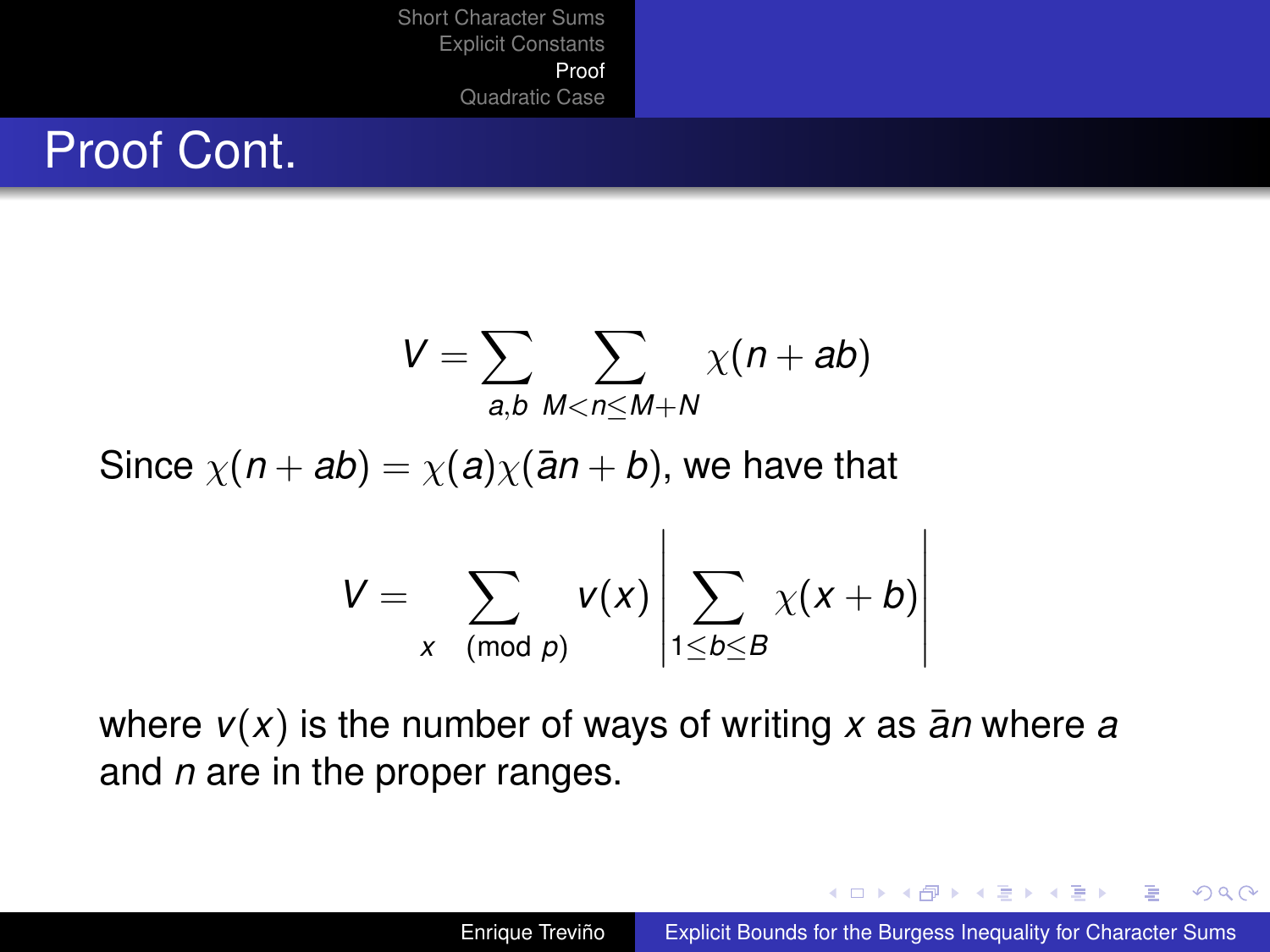## Proof Cont.

Idea 2: Holder's Inequality Let  $V_1 = \sum v(x) = AN$ *x* (mod *p*) Let  $V_2 = \sum v^2(x)$ *x* (mod *p*) Let  $W = \sum$ *x* (mod *p*)  $\sum$ 1≤*b*≤*B*  $\chi$ ( $x + b$ ) 2*r*

By Holder's Inequality we get

$$
V \leq V_1^{1-\frac{1}{r}} V_2^{\frac{1}{2r}} W^{\frac{1}{2r}}
$$

K 何 ▶ K ヨ ▶ K ヨ

 $2Q$ 

.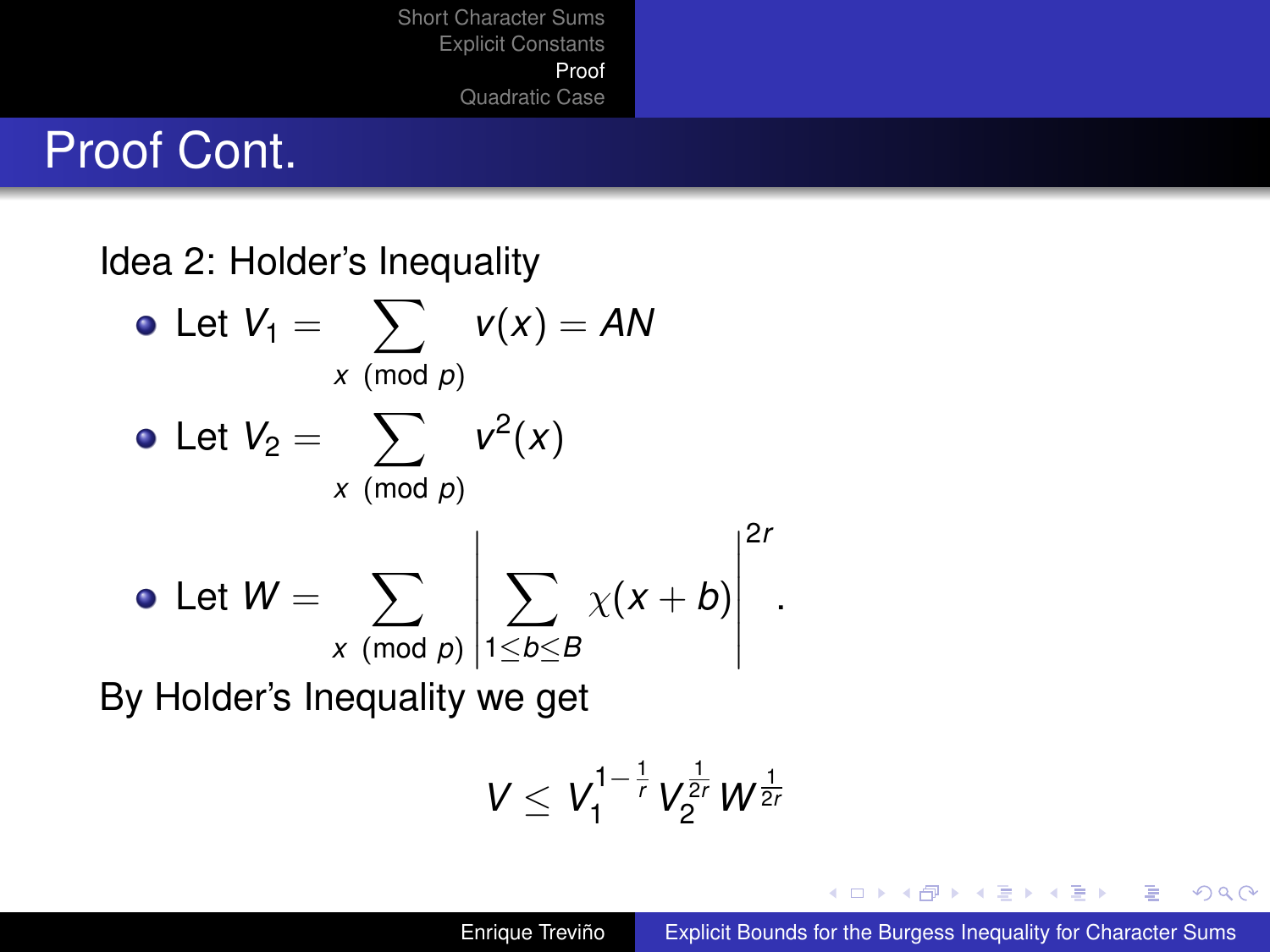## Proof Cont.

#### Lemma

For 
$$
A \ge 40
$$
 and  $A \le \frac{N}{15}$ ,

$$
V_2 = \sum_{x \pmod{p}} v^2(x) \le 2AN\left(\frac{AN}{p} + \log(2A)\right)
$$

 $V_2$  is the number of quadruples  $(a_1, a_2, n_1, n_2)$  with  $1 \le a_1, a_2 \le A$  and  $M < n_1, n_2 \le M + N$  such that  $a_1 n_2 \equiv a_2 n_1$ (mod *p*).

$$
V_2 \leq AN + 2\sum_{a_1 < a_2} \Big( \frac{(a_1 + a_2)N}{\text{gcd}\, (a_1, a_2) \rho} + 1 \Big) \Big( \frac{\text{gcd}\, (a_1, a_2)N}{\text{max}\{a_1, a_2\}} + 1 \Big)
$$

イロト イ押 トイヨ トイヨト

ミー  $QQ$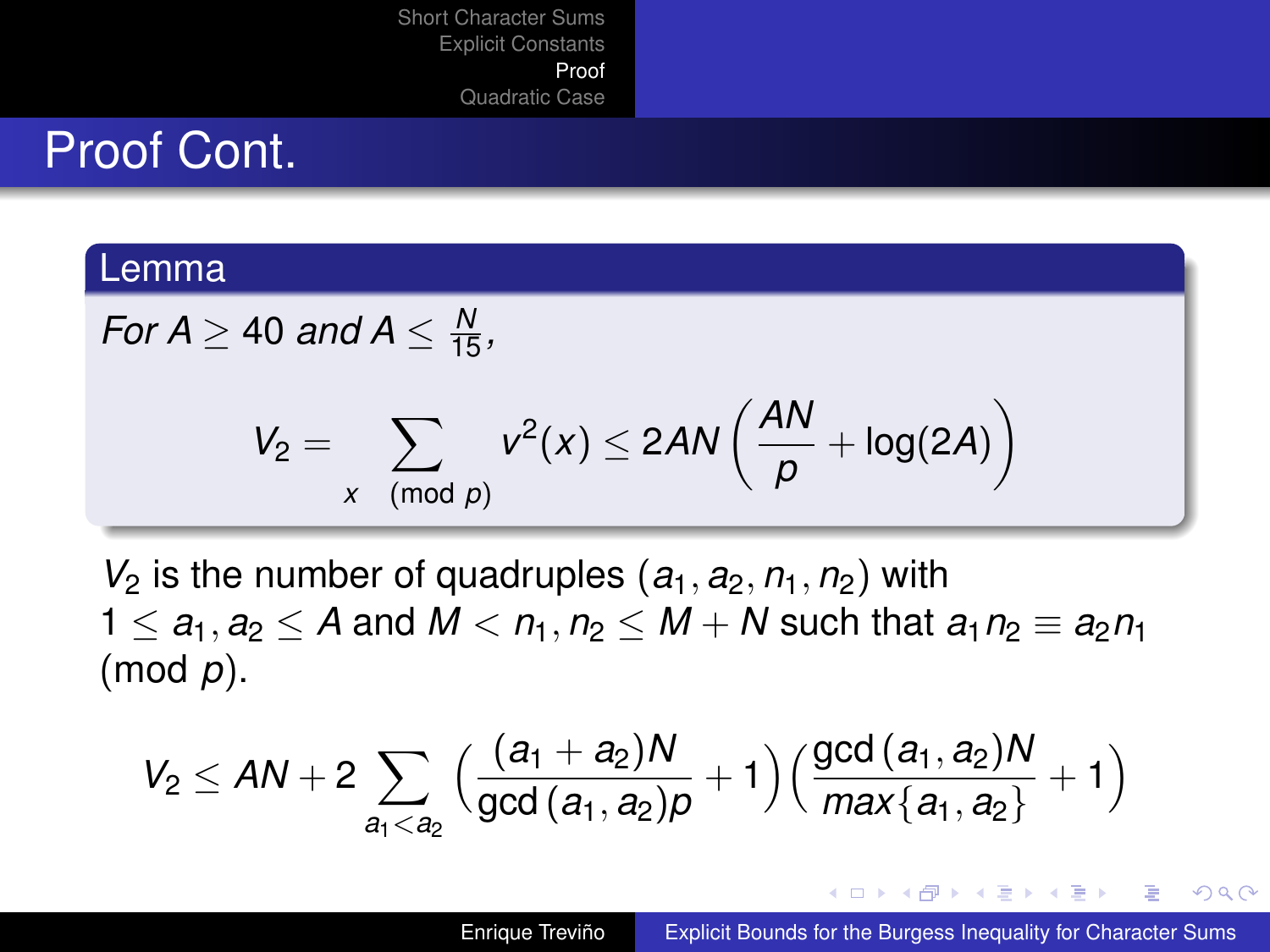## Heart of the proof

#### Lemma

$$
W = \sum_{x \pmod{p}} \left| \sum_{1 \leq b \leq B} \chi(x+b) \right|^{2r} \leq r^{2r} B^r p + (2r-1) B^{2r} \sqrt{p}
$$

$$
W = \sum_{x \pmod{p}} \left| \sum_{1 \leq b \leq B} \chi(x+b) \right|^{2r} = \sum_{b_1, ..., b_{2r}} \sum_{x \pmod{p}} \chi \left( \frac{(x+b_1)...(x+b_r)}{(x+b_{r+1})...(x+b_{2r})} \right).
$$

Letting  $f(x)$  be the function inside  $\chi$ , we can use Weil's theorem (Riemann Hypothesis on Curves) to bound it by  $\sqrt{\rho}$  if  $f(x)$  is not a *k*-th power where *k* is the order of  $\chi$ .

By using Weil's theorem when  $f(x)$  is a  $k$ -th power and using the trivial bound of *p* whenever *f*(*x*) is not a *k*-th power we can estime *W* to get the lemma.

 $\left\{ \begin{array}{ccc} 1 & 0 & 0 \\ 0 & 1 & 0 \end{array} \right.$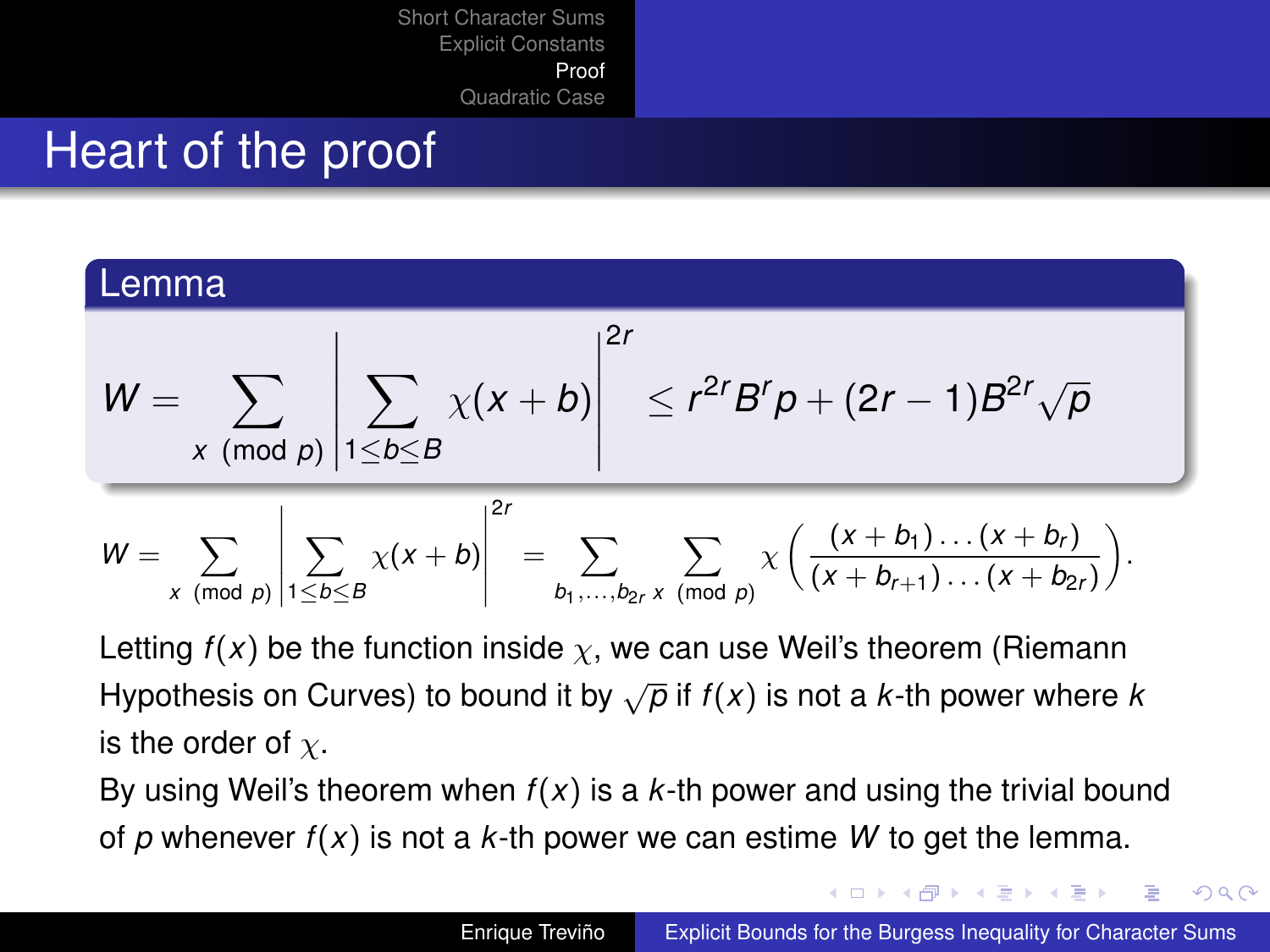# Ending the Proof

- Optimize choice of *A* and *B*.
- Use inductive hypothesis to bound the sums of length *AB*.
- Put it all together and compute.

K ロ ⊁ K 伊 ⊁ K ヨ ⊁ K ヨ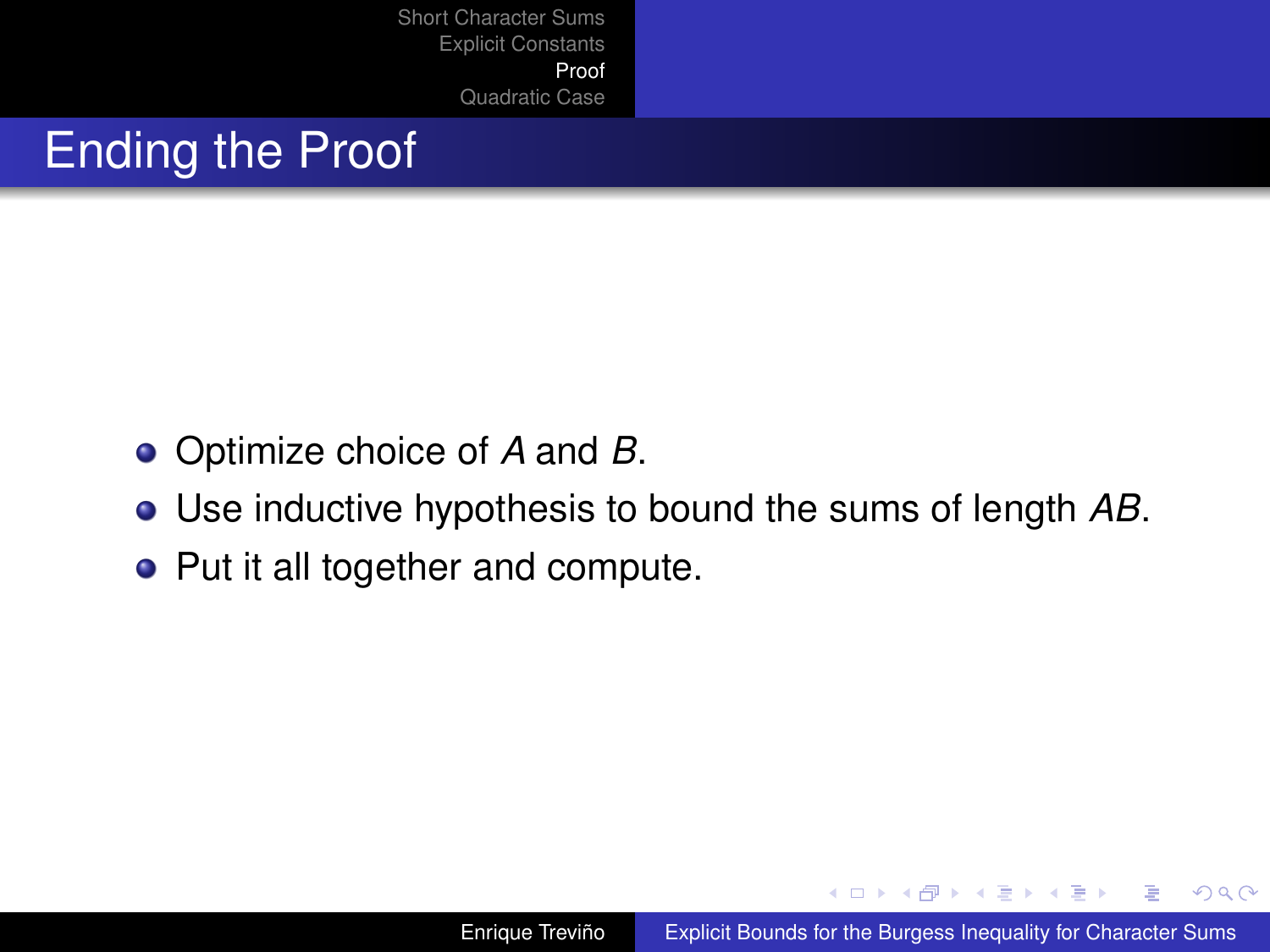## Quadratic Case (Booker)

#### Theorem (Booker)

*Let p* >  $10^{20}$  *be a prime number*  $\equiv$  1 (mod 4),  $r \in \{2, ..., 15\}$  *and*  $0 < M, N \leq 2\sqrt{p}$ . Let  $\chi$  be a quadratic character (mod p). Then

$$
\left|\sum_{M\leq n< M+N}\chi(n)\right|\leq \alpha(r)p^{\frac{r+1}{4r^2}}(\log p+\beta(r))^{\frac{1}{2r}}N^{1-\frac{1}{r}}
$$

#### *where*  $\alpha(r)$ ,  $\beta(r)$  *are given by*

| r  | $\alpha(r)$ | $\beta(r)$ | r  | $\alpha(r)$ | $\beta(r)$    |
|----|-------------|------------|----|-------------|---------------|
| 2  | 1.8221      | 8.9077     | 9  | 1.4548      | <i>0.0085</i> |
| 3. | 1.8000      | 5.3948     | 10 | 1.4231      | $-0.4106$     |
| 4  | 1.7263      | 3.6658     | 11 | 1.3958      | $-0.7848$     |
| 5  | 1.6526      | 2.5405     | 12 | 1.3721      | $-1.1232$     |
| ĥ  | 1.5892      | 1.7059     | 13 | 1.3512      | $-1.4323$     |
| 7  | 1.5363      | 1.0405     | 14 | 1.3328      | $-1.7169$     |
| 8  | 1.4921      | 0.4856     | 15 | 1.3164      | $-1.9808$     |

Enrique Treviño [Explicit Bounds for the Burgess Inequality for Character Sums](#page-0-0)

<span id="page-13-0"></span> $090$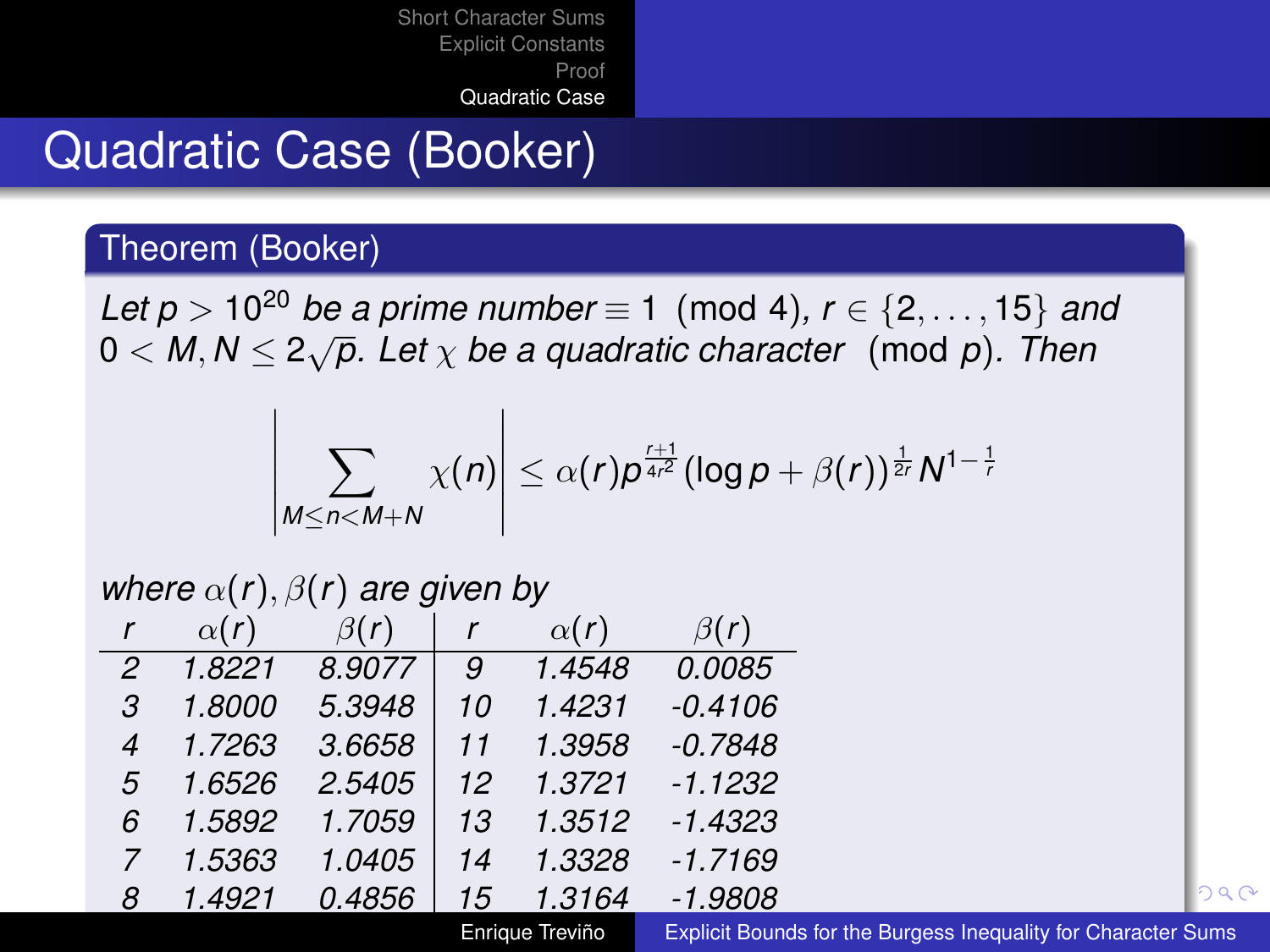### Improving the range

For  $r > 3$  we can do the following:

$$
c_r N^{1-\frac{1}{r}} \rho^{\frac{r+1}{4r^2}} \log \, (p)^{\frac{1}{2r}} < c_2 N^{\frac{1}{2}} \rho^{\frac{3}{16}} \log \, (p)^{\frac{1}{2}}
$$

Then

$$
N \leq \left(\frac{c_2}{c_r}\right)^{\frac{2r}{r-2}} p^{\frac{3r+2}{8r}} \left(\log\left(p\right)\right)^{\frac{r-1}{r-2}}
$$

Therefore we have  $N < \sqrt{\rho}$ . Hence the range Booker gets can be extended for *r* ≥ 3.

 $\left\{ \begin{array}{ccc} 1 & 0 & 0 \\ 0 & 1 & 0 \end{array} \right.$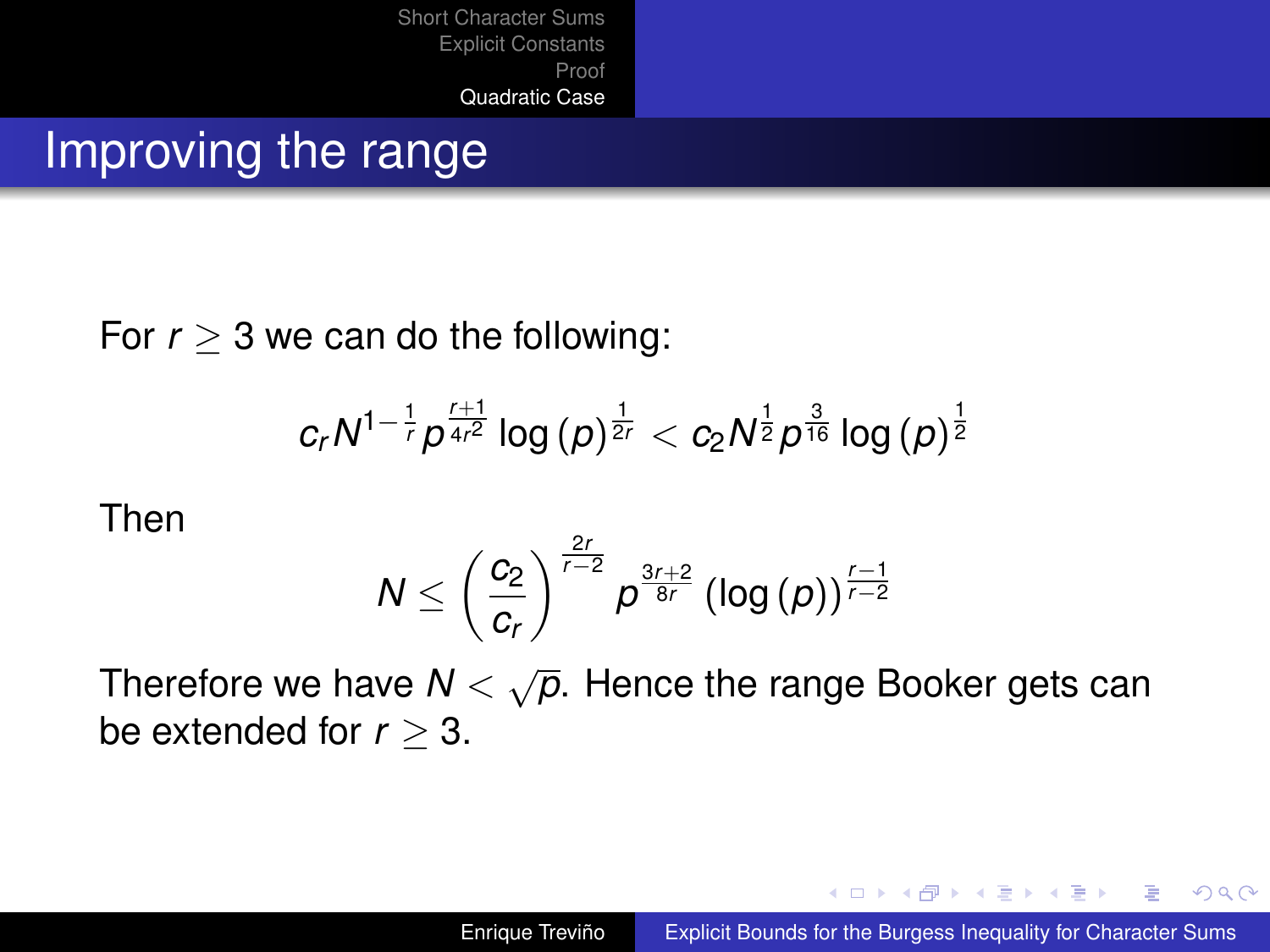**Improving the Log Factor in the General Case** 

The same trick gets us to improve my theorem to:

Theorem (ET)

*Let*  $\chi$  *be a Dirichlet character mod p. Then for r*  $\geq$  3

$$
|S_{\chi}(N)| \leq 3.1 \cdot N^{1-\frac{1}{r}} p^{\frac{r+1}{4r^2}} (\log p + 6)^{\frac{1}{2r}}.
$$

Enrique Treviño [Explicit Bounds for the Burgess Inequality for Character Sums](#page-0-0)

K ロ ⊁ K 何 ≯ K ヨ ⊁ K ヨ ⊁

 $QQ$